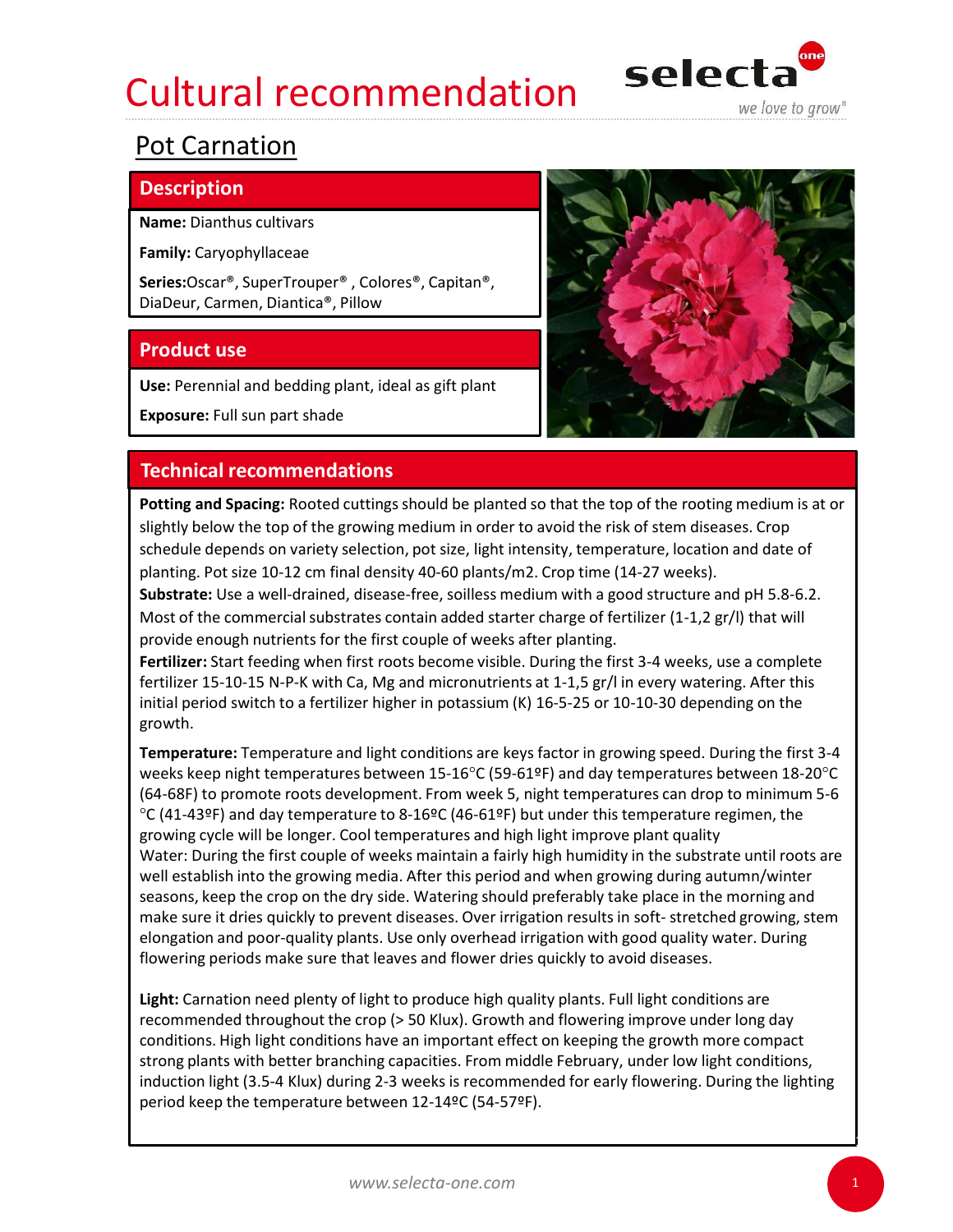## Cultural recommendation selecta



**Cultural recommendations<br>
Technical recommendations<br>
Pinching: Pinch the main shoot 4-6 weeks after planting. Make a hard-deep pinch to e<br>
branching and growth. Second pinch can be done for big pots size to secure a round** Pinching: Pinch the main shoot 4-6 weeks after planting. Make a hard-deep pinch to ensure a good branching and growth. Second pinch can be done for big pots size to secure a rounded plant and better flowering.

Growth regulation: Using the "Cool Morning" technique at the beginning of the flowering period is helps to keep compact plants, improve flowering and the finish plant quality. Reduce the greenhouse

**Cultural recommendations**<br> **Technical recommendations**<br> **Technical recommendations**<br> **Pinching:** Pinch the main shoot 4-6 weeks after planting. Make a hard-deep pinch to ensure a good<br>
branching and growth. Second pinch c Depending on the location, growing conditions, variety and pot size, etc. it may be necessary to use **Cultural recommendations**<br> **Pinching: Pinch the main shoot 4-6 weeks after planting.** Make a hard-deep pinch to ensure a good branching and growth. Second pinch can be done for big pots size to secure a rounded plant and recommendations for plant growth regulators should be used only as general guideline. Growers must trial all PGR under their conditions and follow the registration uses of each chemical in their region.

## Pest and diseases:

P. Carnation are sensitive to various pest under greenhouse conditions. Thrips, aphids, spider mites, are the most common pest. Start with clean material a well disinfected facilities together with a proper pest management program using different control strategies: exclusion, monitoring, biological and chemical control, are the best tools to control these pests.

P. Carnation are also sensitive to some diseases like Alternaria and Rust. Disease management should be addressed by sanitation strategies, proper environmental conditions, biological and chemical control. For the chemical control, follow the registration uses of each product in each region.